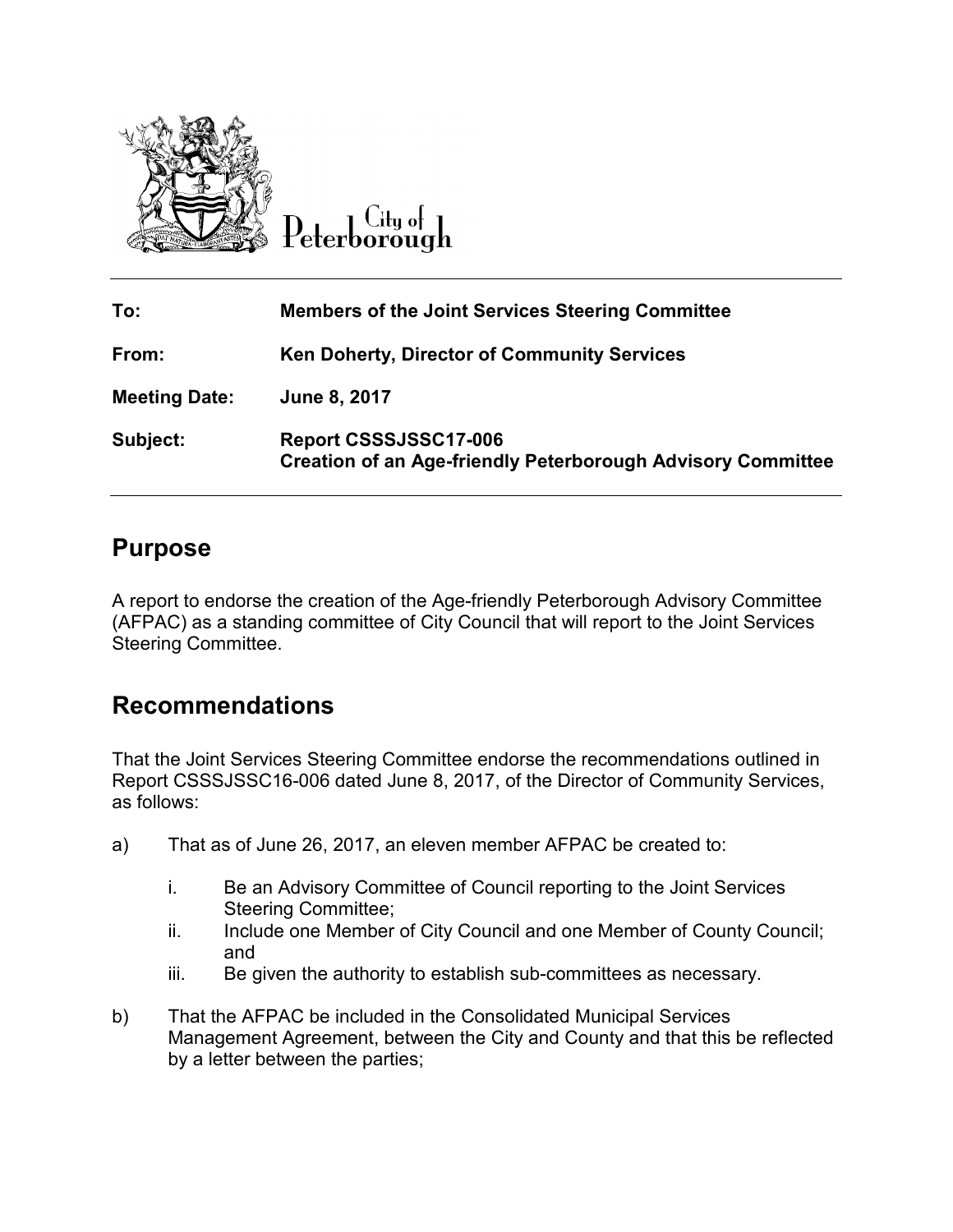- c) That the following candidates be appointed Members of the first AFPAC for a term of June 26, 2017 to March 1, 2019 and that a Member from both City Council and County Council be appointed as soon as possible for the same time period:
	- Danielle Belair
	- Dawn Berry-Merriam
	- Alan Cavell
- Kerri Davies
- Ann MacLeod
- Mark Skinner
- d) That City and County Councils be encouraged to adopt the Terms of Reference for the Age-Friendly Peterborough Advisory Committee as outlined in Appendix A and to proceed with approval of appointments accordingly.

# **Budget and Financial Implications**

There are no budget or financial implications arising from this report. There may be some minor operating funds required to support the AFPAC during the transition period from the Peterborough Council on Aging. These costs can be accommodated within the Community Development Program operating budget. City of Peterborough will supply administrative staff resources for running the AFPAC.

# **Background**

According to the 2016 Census data, 22.3% of people living in the City of Peterborough and 23.5% in the County of Peterborough are over 65 years of age. This is up from 19.99% and 20.28% respectively in 2011. The Provincial average in 2016 is 16.7%. These percentages are projected to grow to 26% in the City and 30% in the County by 2041. This demographic shift is being experience across Canada and around the world as the "Baby Boomers" (those born between 1946 and 1964) age, so does the proportion of people in older age brackets.

There is growing attentions at all levels of government toward this demographic shift and the potential impacts on programs and services. There are both challenges and opportunities with this shift. Some of the opportunities include:

- Increase local spending on thing such as tourism, fitness, arts, culture, heritage, etc.
- Experience in the workforce
- Mentoring options for younger generation
- Growth in volunteerism
- Preservation of historic knowledge, stories and culture heritage.
- Participation in philanthropic activities
- Informal caregiving roles
- Start-up businesses and entrepreneurship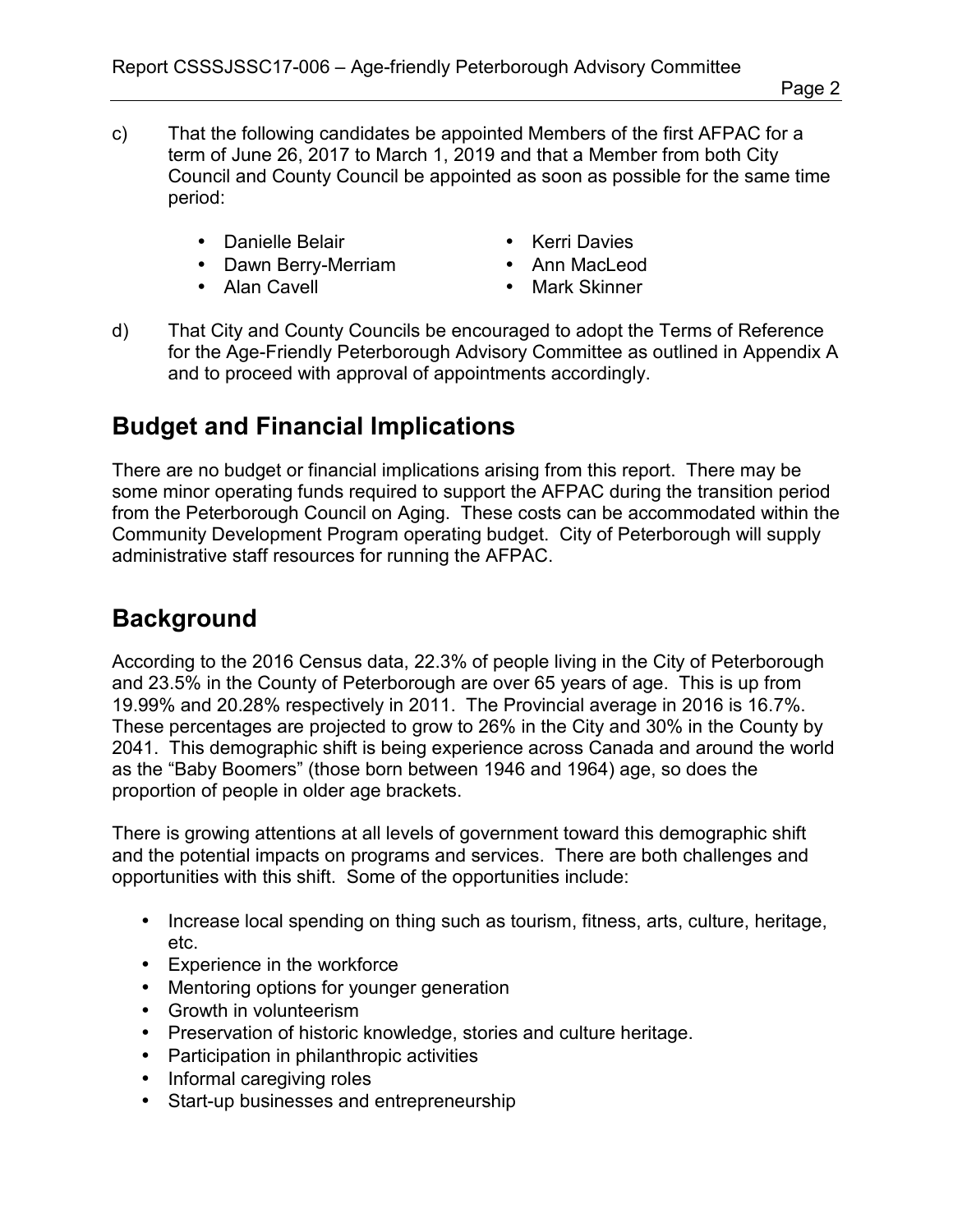An aging population could experience growth in some of the following challenges:

- Demands on health care services
- Increased demand for dementia care
- Transit needs
- Need for formal and in-formal care-givers and care-giver supports
- More housing options
- Accessibility needs in more locations
- Elder abuse and fraud
- Emergency response and preparedness
- Low income and vulnerable seniors
- Need for community and home-based services
- Accessing information to navigate various service sectors

There is a role for local municipalities, organizations, institutions, business and individual residents to address some of the challenges and to develop strategies that take advance of the opportunities that may result from an aging population. Many actions have already taken place or are in the planning stages. The Peterborough Council on Aging is a local organization that formed to help facilitate dialogue and action among these various sectors with the goal of improving the quality of life for seniors in our community.

#### **Transformation of the Peterborough Council on Aging**

The Peterborough Council on Aging (PCOA) started as the Peterborough Seniors Planning Table in 2008 as an informal group of local agencies that provide services to seniors. The group formed in response to the growing need for coordinated efforts to serve the expanding seniors population. The group delivered a Seniors Summit in 2009 and 2011 to improve public awareness of local programs and services related to aging. Improved communications and networking among the members also resulted.

Interest and participation in the group grew with more organizations, institutions and volunteers joining. In 2013 they became the PCOA and developed their first Terms of Reference and formed new committees in an effort to more effectively address the growing demands and issues being brought to the organization. These changes were also made to reflect the PCOA's desire to make tangible gains in the quality of life of seniors in Peterborough. Some of the notable activities that have been undertaken or supported by the PCOA include:

- Annual Seniors Showcase
- Annual Seniors Summit
- Age-friendly Plan development
- Age-friendly Business Strategy development
- "Best Before Date" advertising campaign to combat ageism
- Music for Your Life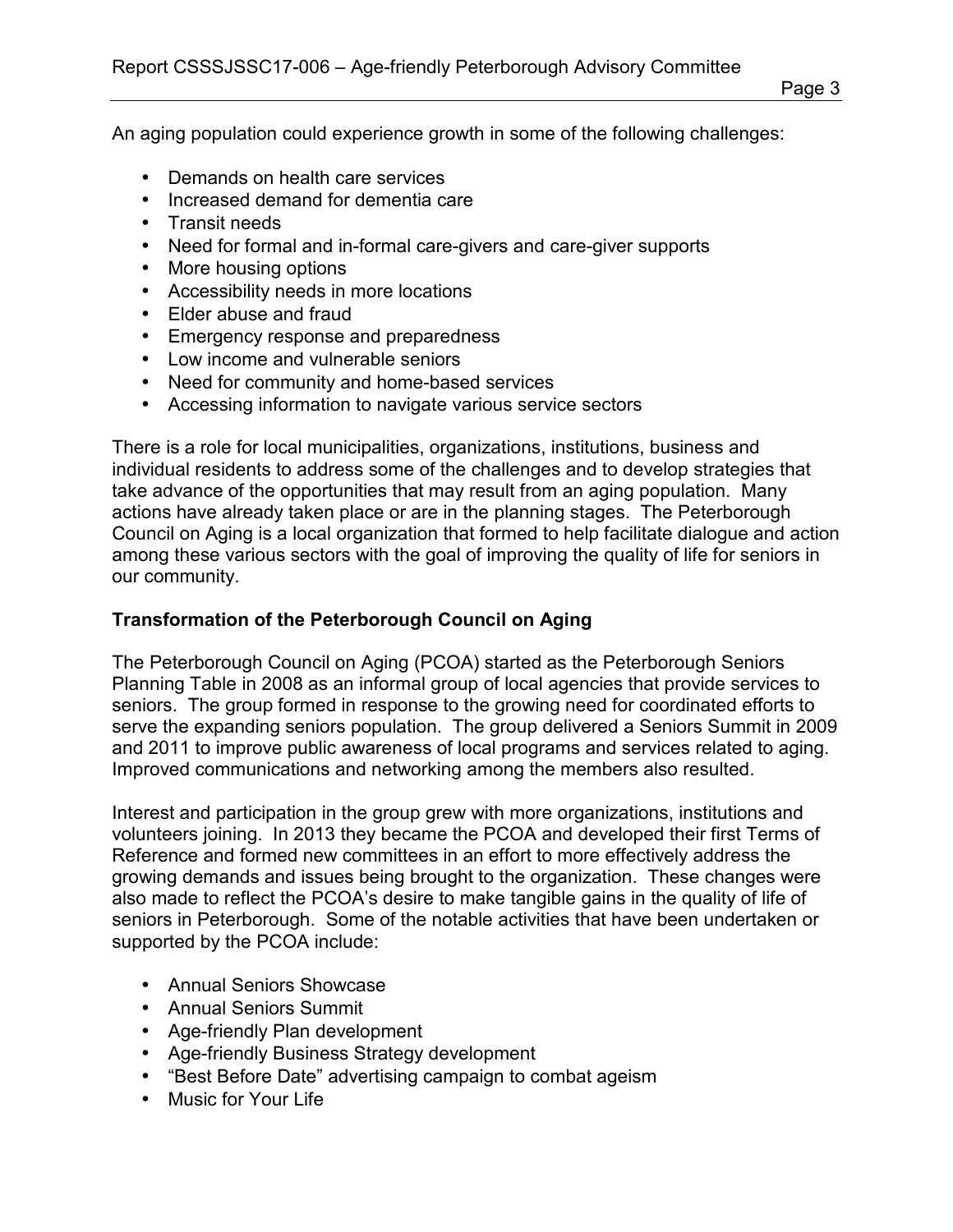In 2016 the PCOA realized that its structure would need to change again to meet both current and anticipated demands. As the project to create an age-friendly plan progressed, it was clear that the PCOA was not prepared nor equipped to lead the implementation of the plan. It was also in a weak position to be an effective resource to the community for a growing volume of age-friendly initiatives.

#### **Background on Age-friendly Cities and Communities**

In 2007 the World Health Organization (WHO) developed a framework for cities and communities around the world to create age-friendly plans. The framework provided cities and communities with a mechanism to proactively address the challenges and realize the opportunities that would emerge as the demographic shift toward an aging population emerged. The framework focuses on the following areas:

- 1. Outdoor spaces and buildings;
- 2. Transportation
- 3. Housing
- 4. Social participation
- 5. Respect and social inclusion
- 6. Civic participation and employment
- 7. Communication and information
- 8. Community support and health services

The framework was built on the concept of a*ctive aging*, which is "the process of optimizing opportunities for health, participation and security in order to enhance quality of life as people age. It allows people to realize their potential for physical, social and mental well-being through the life course and to participate in society, while providing them with adequate protection, security and care when they need." (World Health Organization, 2002).

The WHO also established the Global Network for Age-friendly Cities and Communities (the Network) to foster the exchange of experience and mutual learning between cities and communities worldwide. There are currently over 400 member communities in this Network. The Peterborough region was accepted into this Network in spring 2016 in recognition of the work and ongoing planning being done to support our older residents.

## **The Age-friendly Peterborough Community Action Plan**

In 2013 the PCOA supported the development of an age-friendly plan for the City and County of Peterborough and Curve Lake and Hiawatha First Nations using the WHO framework. In 2014, City, County and First Nations Councils formally supported the development of an age-friendly plan. To undertake this work, a 3-year Ontario Trillium Foundation Grant was secured which lead to the hiring of a Coordinator on a contract basis.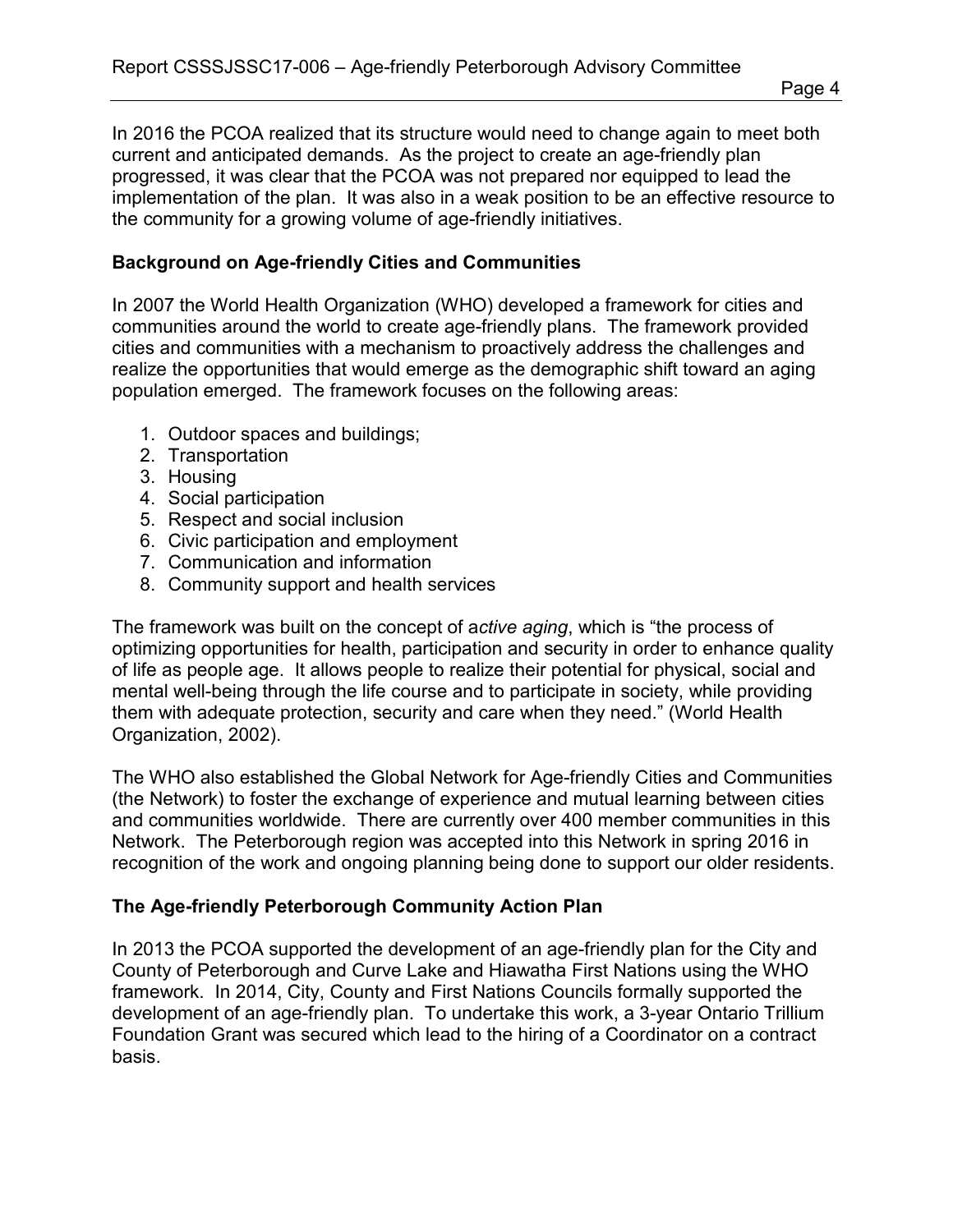Extensive research, planning, collaboration and consultation went into the development of the Age-friendly Peterborough Community Action Plan (Age-friendly Plan). The consultation phase of included:

- 1,127 completed surveys
- 269 participants in numerous focus group sessions
- Individual engagement with local organizations that serve seniors
- Individual engagement with staff of local government departments at the City, County, Townships and First Nations.

The Age-friendly Plan was completed in early 2016 and adopted on February 15, 2017 by the County of Peterborough and on March 6, 2017 by the City of Peterborough. As of April 18, 2017 all eight Townships in the County of Peterborough have also adopted the Age-friendly Plan. The Age-friendly Plan will be presented to Curve Lake and Hiawatha First Nations for adoption in the near future.

The Age-friendly Plan has the following four primary goals:

- 1. Older adults' basic needs are met.
- 2. Older adults are able to get around the community.
- 3. Older adults are supported to build and maintain relationships.
- 4. Older adults have the opportunity to learn, grow, and contribute.

The Age-friendly Plan is an ambitious plan that contains 146 actions. Every action relates to one of the above Goals. Each action is also directly linked to a local organization, institution or government department that will be the primary lead for the implementation of that action. Most importantly, the Age-friendly Plan creates a framework to help address the needs and benefit from the opportunities that will emerge from an aging population.

## **New Advisory Committee being Proposed**

In 2016 the PCOA appointed a Governance Task Force. The purpose of the Task Force was to evaluate various governance models and recommend a preferred structure that would best position the PCOA to implement the Age-friendly Plan and be a resource to the community on age-friendly initiatives. The members of that Task Force included:

- Cathy Berges, Volunteer
- Sarah Cullingham, Municipality of Trent Lakes
- Ken Doherty, City of Peterborough
- Maggie Doherty-Gilbert, Volunteer
- Chris Kawalec, City of Peterborough
- Dawn-Marie LeBlanc, Curve Lake First Nation
- Ann MacLeod, Trent-Fleming School of Nursing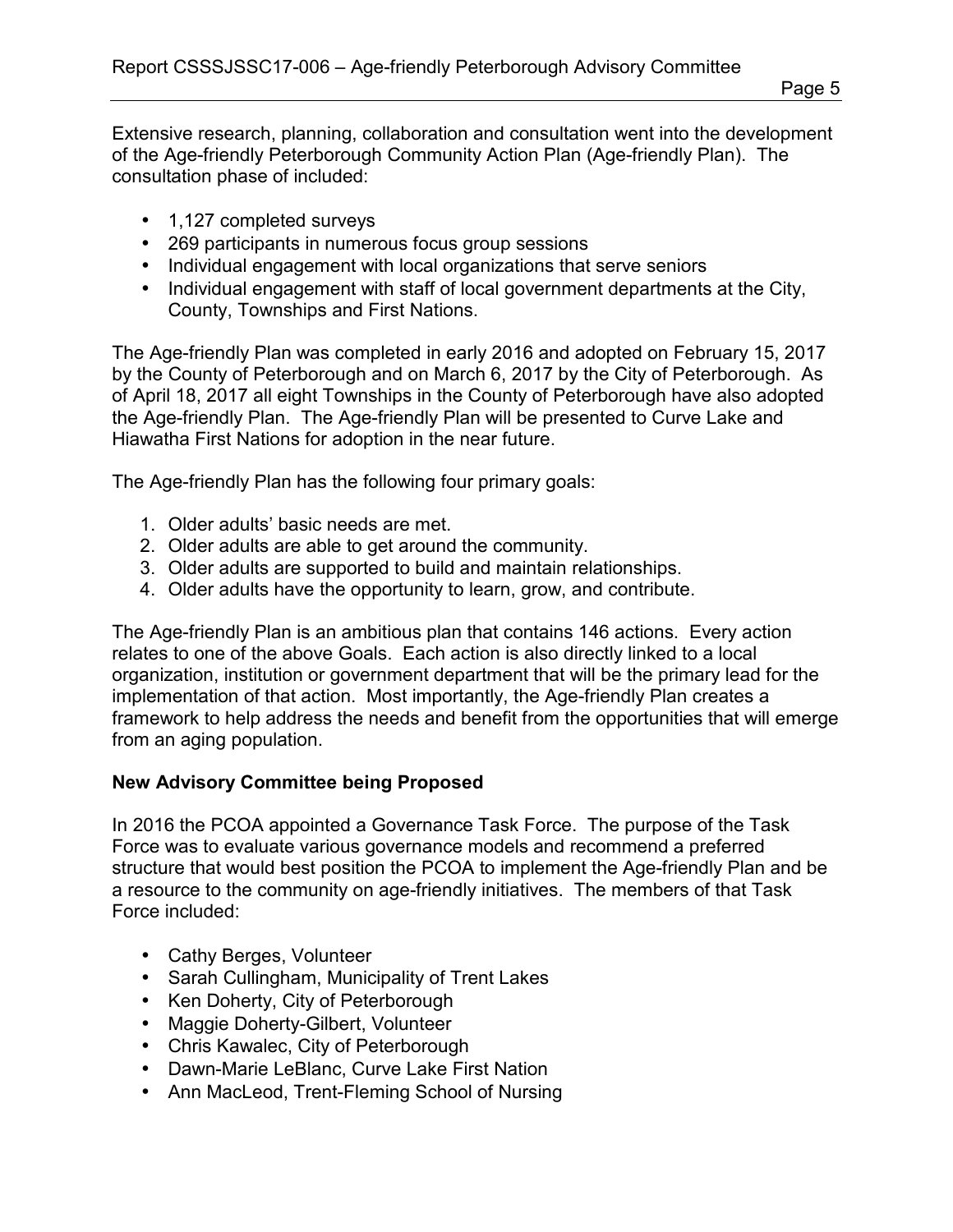- Councillor Keith Riel, City of Peterborough
- Julie Thompson, Hiawatha First Nation

After considering many options, the Task Force recommended that the PCOA become a formal advisory committee to the City, County and First Nations Councils. For the City and County it was recommended that the advisory committee report to the Joint Services Steering Committee (JSSC). The reasons for recommending this structure included:

- Formalize a relationship with local government to provide support and advice on aging issues when needed.
- Create a desirable organization structure and stability.
- Improve access to municipal staff expertise.
- Reduce formal Membership to a more manageable and effective size.
- Clarify expectations, roles and responsibilities of Members and volunteers
- Clarify fiduciary duties.
- Resolve potential liability issues.
- Some funding security through the Community Development Program.
- Create a coordinated and increased municipal role in addressing issues related to aging.

Other structures were considered including: the formation of an advisory committee that reported only to the City; forming an incorporated not-for-profit corporation; and maintaining the status quo. These options were rejected for reasons that include:

- The committee needed to be accountable and report beyond the City since the scope of the Age-friendly Plan is regional.
- Fundraising to support a new not-for-profit organization could be detrimental to other organizations that serve seniors.
- A new not-for-profit could duplicate efforts already being done.
- Limited time and resources would be consumed in the administration of a new not-for-profit organization.
- The current structure did not allow for effective decision-making.
- Difficult to establish a unified advocacy position.
- Staff resources would be limited.

Discussions are progressing with Curve Lake and Hiawatha First Nations; however, formal reporting procedures by the AFPAC to Chief and Councils have not been decided. One option being considered in Curve Lake is for the AFPAC to report to their Health and Family Services Committee who in turn would report to the Chief and Council. These discussions will not impact the reporting process to the JSSC, however, further amendments to the Membership and Terms of Reference may occur as discussions progress with both First Nations.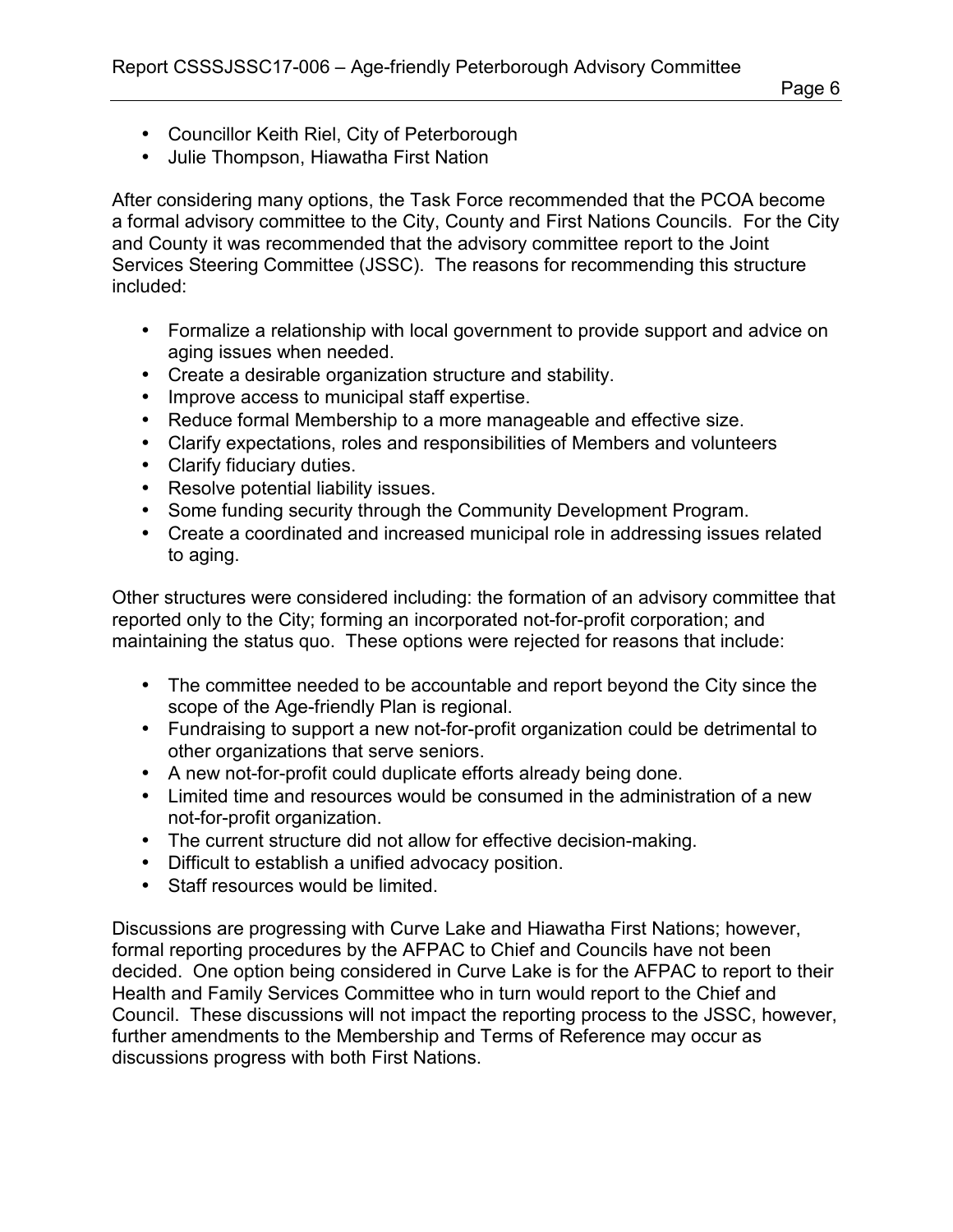The AFPAC would have four working groups that coincide with the four Goals identified in the Age-friendly Plan. The working groups will be:

- 1. Meeting Basic Needs
- 2. Staying Mobile
- 3. Building Relationships
- 4. Learning & Contributing

Diagram 1 illustrated to proposed structure of the Age-friendly Peterborough Advisory Committee.

**Diagram 1:** Proposed Reporting Structure for the Age-friendly Peterborough Advisory **Committee** 



The PCOA endorsed the new governance structure their meeting on March 13, 2017. A Draft Terms of Reference for the AFPAC is found in Appendix A.

#### **Benefits to Local Governments**

Adopting the Age-friendly Plan was a positive step in recognizing the importance and growing needs of the aging population. Forming an advisory committee devoted to aging issues shows further leadership and commitment to improving the quality of life of residents as they age. Many of the benefits identified by the Governance Task Force of the PCOA also apply as benefits to the City, County and First Nations. One of the critical benefits to forming an advisory committee is the access that Councils and municipal staff will have to a group of experts in the field of aging and services to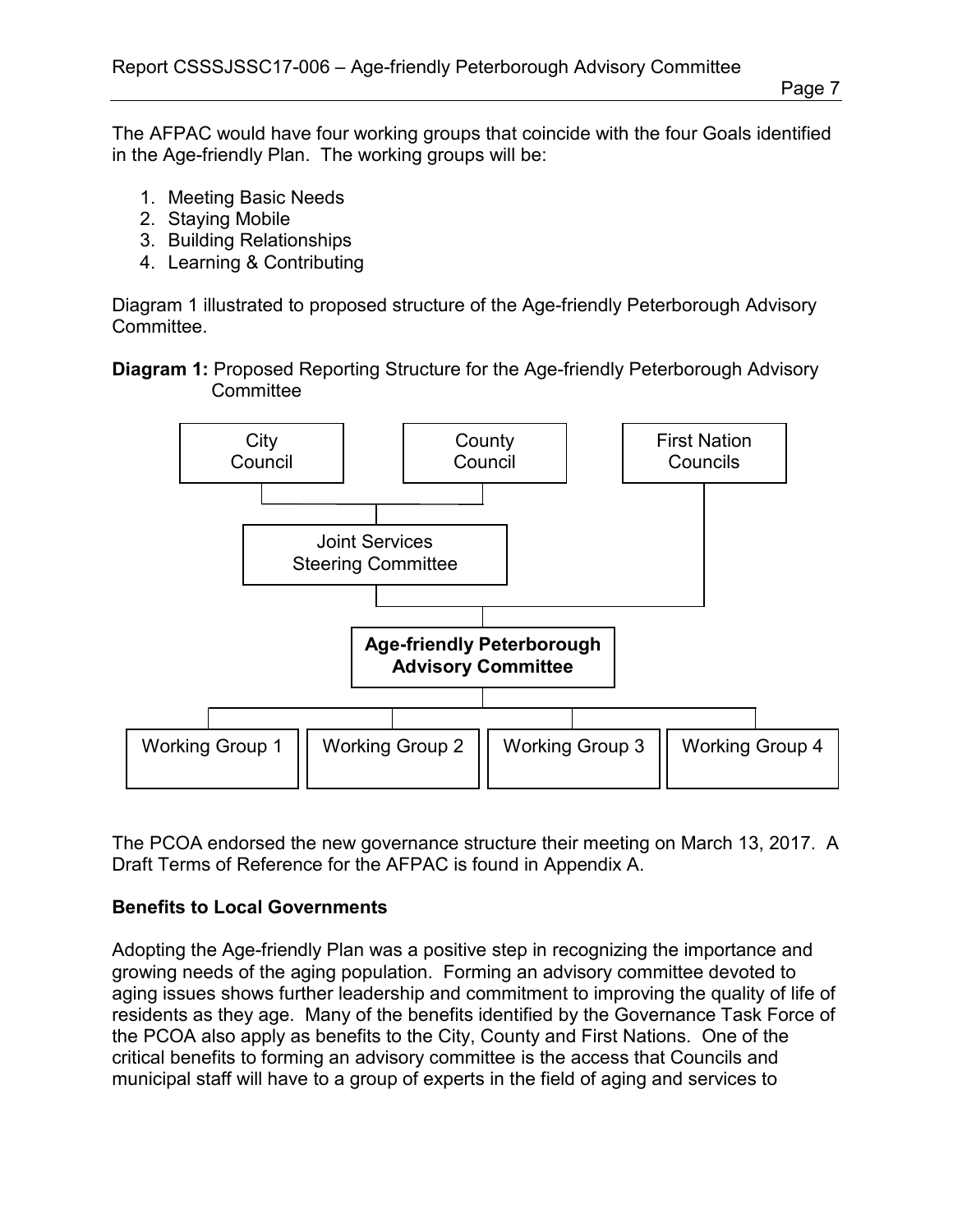seniors. As age-friendly principles and practices become part of everyday functions and programs, the growing number of older adults in our community will benefit.

## **Staff Support**

The AFPAC would receive staff support through the Community Development Program, however, the Age-friendly Plan is linked to many divisions and departments in the City, County, and Townships. Various staff would become involved and contribute to the work of the AFPAC pending the availability of time and resources. Divisions and departments that have actions in the Age-friendly Plan include:

- Accessibility
- Arts, Culture and Heritage
- EMS
- Fire Services
- Housing
- Planning
- Police
- Public Works
- Recreation
- Social Services
- Transportation

#### **Proposed AFPAC Members**

It is being proposed that the AFPAC will have eleven members. To form the first AFPCA the six candidates listed in Chart 1 are being proposed as Members to fill nonelected seats, other than the First Nations Community Seat. The recommended Members have a strong history with the PCOA and to local organizations that serve seniors in the City and County of Peterborough.

#### **Chart 1: AFPAC Seats and Proposed Members**

| <b>Seats</b>                                      | <b>Status</b>             |
|---------------------------------------------------|---------------------------|
| <b>City Councillor</b>                            | Vacant                    |
| <b>County Councillor</b>                          | Vacant                    |
| <b>Curve Lake Councillor</b>                      | Vacant                    |
| <b>Hiawatha Councillor</b>                        | Vacant                    |
| <b>City Community Seat</b>                        | <b>Ann MacLeod</b>        |
| <b>County Community Seat</b>                      | <b>Kerri Davies</b>       |
| <b>First Nations Community Seat</b>               | Vacant                    |
| Meeting Basic Needs Working Group Chair           | <b>Alan Cavell</b>        |
| <b>Staying Mobile Working Group Chair</b>         | <b>Danielle Belair</b>    |
| <b>Building Relationships Working Group Chair</b> | <b>Dawn Berry-Merriam</b> |
| Learning & Contributing Working Group Chair       | <b>Mark Skinner</b>       |

It is being recommended that these Members have a term from June 26, 2017 to March 1, 2018. Committee appointments normally end on November 30 of each year, however, the municipal election in 2018 pushes the end date of appointments to the beginning for March.